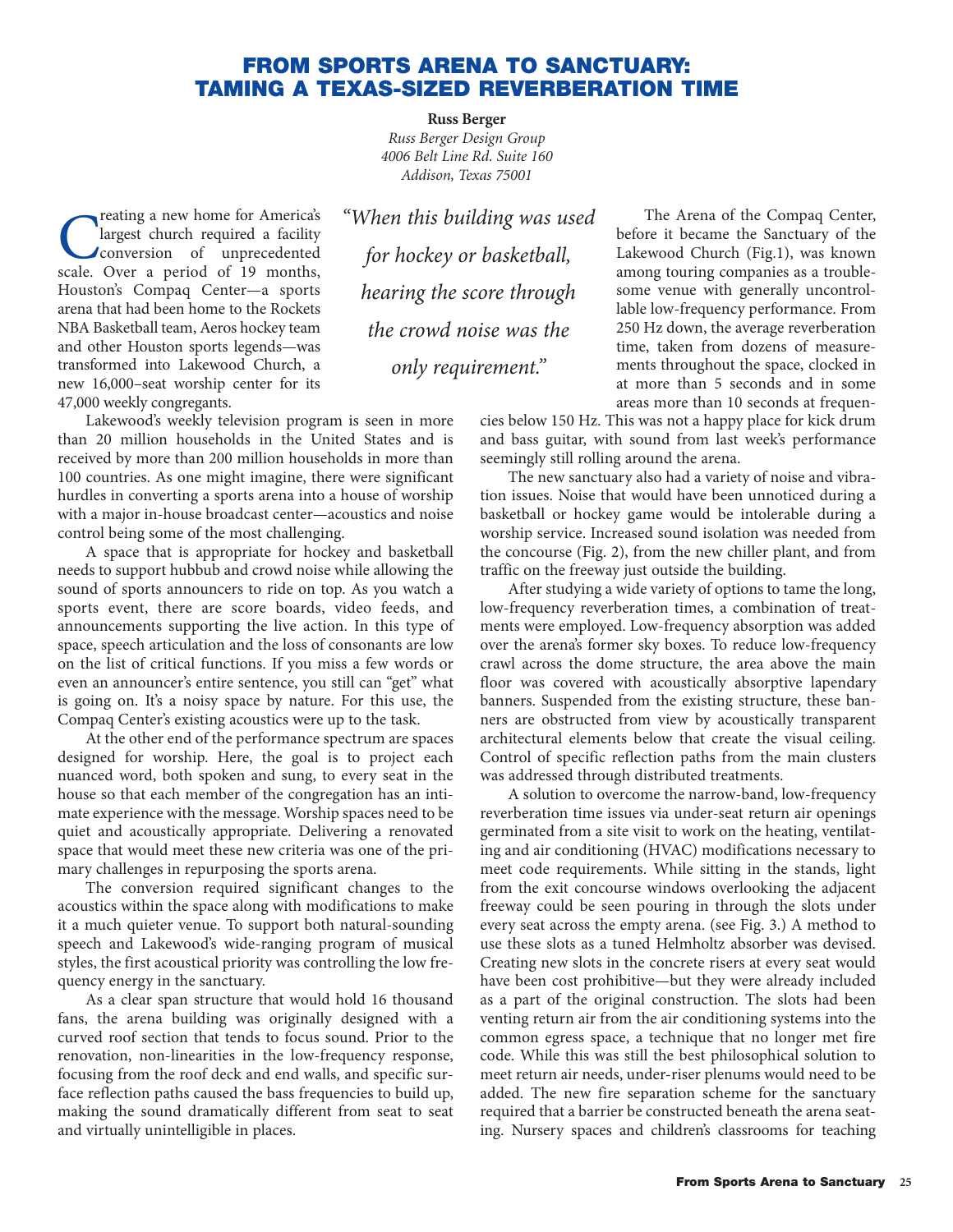

*Fig. 2. High background noise levels at the Lobby Level can be traced to the use of hard, reflective surfaces including the terrazzo floor, the glass curtain walls, and the exposed concrete seating structure. Sound isolation was poor at the south side of the Lobby where traffic noise was transmitted through the glass curtain wall. This was the main cause for the high background noise levels.*

were being added on the level beneath the bowl, creating a common need for noise control—so the worship service wouldn't disturb them and they wouldn't disturb the worship service. The new barrier was designed to serve triple duty in achieving acoustical separation from the occupied areas below, attenuation of mechanical noise transmitted through the return air path, and (most importantly) low-frequency absorption in the main worship space.

A section typical of the concrete seating risers can be seen in Fig. 4. This shows the location of the slots through the concrete and the relationship to the new plenum feeding the HVAC return air path. Lined with acoustical absorption, the tuning of the slot and plenum combination falls within the range of the problematic low frequency reverberation and provides much needed narrow band absorption. The result can be seen when comparing the average Values After Modifications curve with the Average of Measured Values Before Modification on the graph in Fig. 5. Taken together, the acoustical modi-

*Fig. 3. Seating in the Compaq Center consists of upholstered fabric seats and backs that are useful in decreasing midfrequency reverberation times to suitable lengths. Many large ventilation slots are visible in the concrete seating structure and contribute to poor sound isolation between the main bowl and the Lobby Level.*

noise levels were reduced to appropriate levels. Overall, the efforts achieved 20 dB of noise reduction in the new sanctuary as part of the renovation.

One of many examples of noise and acoustical issues arising from unique features in the space is the sanctuary's waterfalls. (see Fig. 6.) Lakewood augmented the intimacy of their worship experience with the unprecedented inclusion of waterfalls on either side of the choir area. It's usually not a



fications helped to smooth out the room's response to desirable levels.

Mechanical noise and vibration isolation were other obstacles addressed to insure suitable performance. A new central mechanical plant was designed to serve both the arena and the new five-story structure next door that houses the television production and broadcast center. All the pumps and chillers had to be physically isolated from the building structure using a series of techniques including floating concrete slabs, isolated inertia bases, and vibration isolation mounts on each piece of equipment. The existing air delivery systems were extremely noisy. When this building was used for hockey or basketball, hearing the score through the crowd noise was the only requirement. Now, intelligibility and articulation of speech and music during a worship service are essential. Through geometry, extensions of the existing ductwork, and supplementary attenuation, the background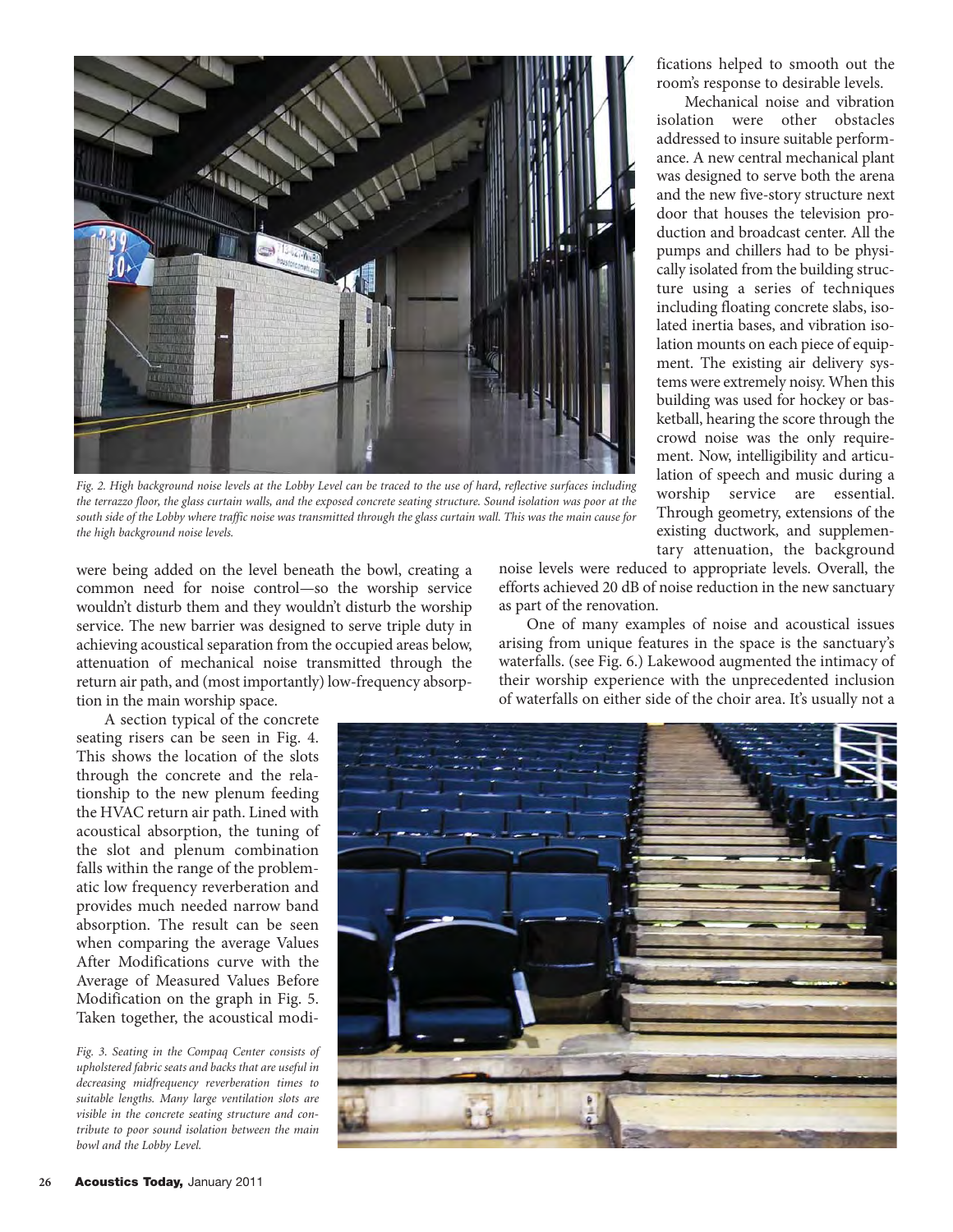

*Fig. 4. By using existing return air slots as tuned Helmholtz absorbers, the return air plenum system reduced the low frequency reverberation time of the space. The new plenum also addressed fire separation and sound isolation issues between the sanctuary and occupied lobby levels*

good idea to put waterfalls in a building, particularly not right next to a stage. It's not good for the microphones, it affects the sound, its noisy, it introduces moisture and chemicals into the environment, there's a chance that it will leak or that it won't work—but it looks really good.

The waterfalls were one more example of how proper design and coordination can mitigate potentially disruptive issues. The solution was to adjust the water flow rate based on the progression of the service. As people enter the building, the sound of the rushing water is a soothing welcome to the



*Fig. 5. Reverberation time measurements made in the sanctuary before and after renovations to the space.* 

congregation, and as the sermon begins, it can be dialed all the way down so that it doesn't interfere with the message.

To make the venue capable of originating the church's television broadcasts, a variety of new control and production spaces were needed. The ministry's media center is located on the fifth floor of a 100,000 sq. ft. addition to the existing complex. The facility includes three audio suites, eight edit suites, a graphic suite, and production control rooms for broadcast video and audio. The audio suites are used during post production and recording of choirs, rhythm tracks, and soloists.

According to Reed Hall, director of audio and technical production and production manager for Joel Osteen Ministries, "The facility now sounds like a well-behaved theater, with live broadcast audio and recording technology that surpasses any major network's late-night TV production. Having produced shows in arenas all across the country, I can say that this is one of the most intimate-sounding there is. The results are stunning, and everyone is very pleased with the room." Hall continues, "Even though this was a 16,000 seat arena, it was our desire for the room to provide an intimate experience for every seat. For the size of the sanctuary I think we have achieved that in part with closeness of the seats to the platform, lighting, and the acoustics, bringing the visual closer with the IMAG (Image Magnification system). Dropping the low frequency reverb times from eleven seconds to three seconds was a big part of that."

The reason that Lakewood Church was successful in making this transition from arena into worship space was their vision in bringing together people who are experts in their individual fields and putting the team into an environment of collaboration. This meant everybody could keep their eye on the end goal and have the time and the backand-forth necessary to actually develop the solutions required to create an appropriate result. With all of the challenges involved in this project, fundamental teamwork ended up being a necessary ingredient in getting the job done.**AT**



*Fig. 6. One of the waterfalls is seen just below the large projection screen. The other waterfall is a mirror image of this one.*